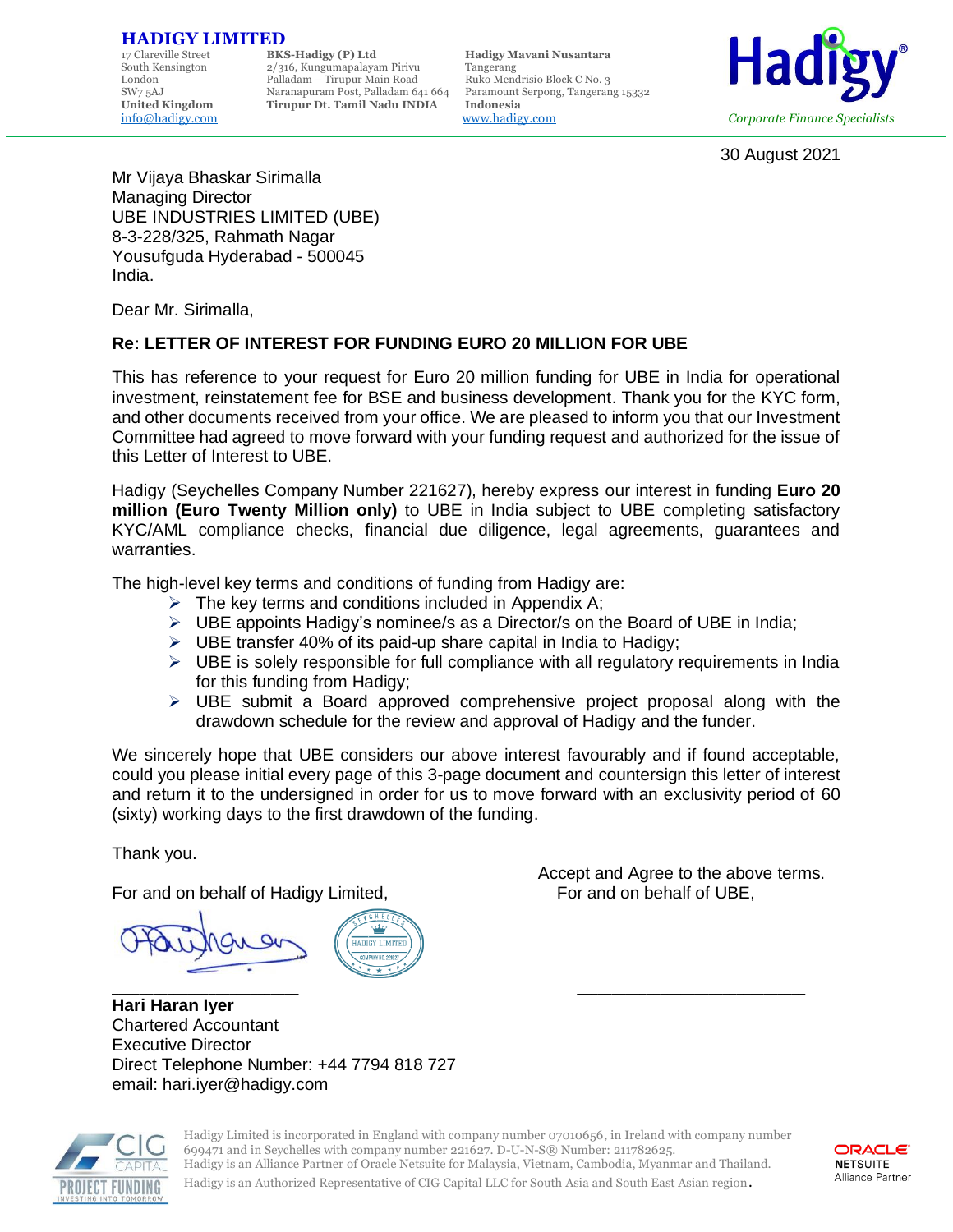# **HADIGY LIMITED**<br>17 Clareville Street BKS-Hadigy (P) Ltd

17 Clareville Street **BKS-Hadigy (P) Ltd Hadigy Mavani Nusantara** 2/316, Kungumapalayam Pirivu Tangerang<br>Palladam – Tirupur Main Road Ruko Mendrisio Block C No. 3 London Palladam – Tirupur Main Road Ruko Mendrisio Block C No. 3 SW7 5AJ Naranapuram Post, Palladam 641 664 Paramount Serpong, Tangerang 15332<br>
United Kingdom Tirupur Dt. Tamil Nadu INDIA Indonesia **United Kingdom Tirupur Dt. Tamil Nadu INDIA Indonesia**

[info@hadigy.com](mailto:info@hadigy.com) [www.hadigy.com](http://www.hadigy.com/) *Corporate Finance Specialists*



#### **APPENDIX A**

Client submits a teaser and if the teaser is approved the following will occur:

- ➢ KYC & AML compliance requirements need to be completed for the Client;
- $\triangleright$  Detailed project proposal needs to be submitted by the Client;
- $\triangleright$  If the project proposal is approved, up to 100% funding available from Hadigy Limited, Seychelles (Hadigy);
- ➢ Typical funding size min. **Euro 10 Million to max. Euro 25 Billion**;
- $\triangleright$  No collateral security required from the Client (except 40% share equity in UBE's holding company and Payment protection Insurance premium payment).

The key terms, conditions and process of the funding are:

- 1. Hadigy will review the teaser and if approved, the Client to pay a fee of **Euro 50,000** to Hadigy for Hadigy to get the Underwriter's risk assessment, financial due diligence, independent KYC and AML compliance checks completed on the Client/Project. **This fee of Euro 50,000 will be deducted from the First Drawdown of the loan**.
- 2. If the project is approved\*, a binding **Letter of Offer** is issued with 14 days validity.
- 3. When the Letter of Offer is accepted, Legal Agreements are executed. In general, the funding will be available within **45 days of executing the legal agreements**.
- 4. The funding is an unsecured Loan (Debt) for 100% of the project value. Hadigy contributes 1% of the project value as deposit to the lender and the remaining 99% is funded by the lender. In return for Hadigy's 1% deposit contribution and for securing the unsecured Loan, the Client will transfer **40% share equity in UBE in India to Hadigy.**
- 5. As shareholders of the project company, Hadigy will have proportionate Board representation in UBE and have the right to: a) appoint an independent Internal Audit firm, b) be a member of the Audit Committee; c) be a member of the Corporate Governance and Investment Committee. The fees for Internal Audit firm will be paid by the Client.
- 6. The interest rate on the unsecured loan will be a Fixed rate of **8.5% per annum** for the first two years. From the third year onwards, the interest rate will be around **6% per annum**. Interest is payable to Hadigy on a quarterly basis before the last working day of the quarter.
- **7.** One off Loan Management fee of 1% of the drawdown loan amount is charged and **deducted from the First Drawdown of the loan.**
- 8. Principal loan amount must be repaid in equal quarterly instalments over the tenure of the loan. Principal Repayment commences 12 months after the first drawdown (12-month grace period – payment holiday for the principal repayment). Interest will still accrue during the principal repayment holiday period.
- 9. The tenure of the loan will be **10 years or the project duration** whichever is earlier.
- 10. Funding will be released to the Client as per the approved project drawdown schedule.
- 11. The first drawdown cannot exceed 10% of the total loan amount.
- 12. Hadigy will insure 100% of the loan amount (PPI Payment Protection Insurance) and the PPI premium must be paid by the Client. The PPI premium is 10% for the first 5 years of the loan drawdown amount. The Client must provide authorization to deduct the 10% PPI premium from the drawdown loan amounts. Hadigy will ensure that the PPI is not required beyond the initial 5-years and therefore, there will not be any PPI premium to pay after the initial 5 years.
- 13. All businesses receiving funding from Hadigy will have to agree to:
	- ➢ Implement Oracle Netsuite Cloud ERP system through Hadigy for remote access and consistent financial reporting purpose;
	- Where possible, these entities/projects should employ 50% female staff in order to have gender balance within Hadigy Group; and
	- ➢ **1% (one percentage)** of the net profit of the project should be allocated for Corporate Social Responsibility (CSR) activities to be centrally coordinated and managed by Hadigy.
- 14. The above are only the key terms and conditions and the full terms and conditions will be provided in the legal agreements.

*\*Subject to terms and conditions of the legal agreements. Non-negotiable terms.*



Hadigy Limited is incorporated in England with company number 07010656, in Ireland with company number 699471 and in Seychelles with company number 221627. D-U-N-S® Number: 211782625. Hadigy is an Alliance Partner of Oracle Netsuite for Malaysia, Vietnam, Cambodia, Myanmar and Thailand.



Hadigy is an Authorized Representative of CIG Capital LLC for South Asia and South East Asian region.